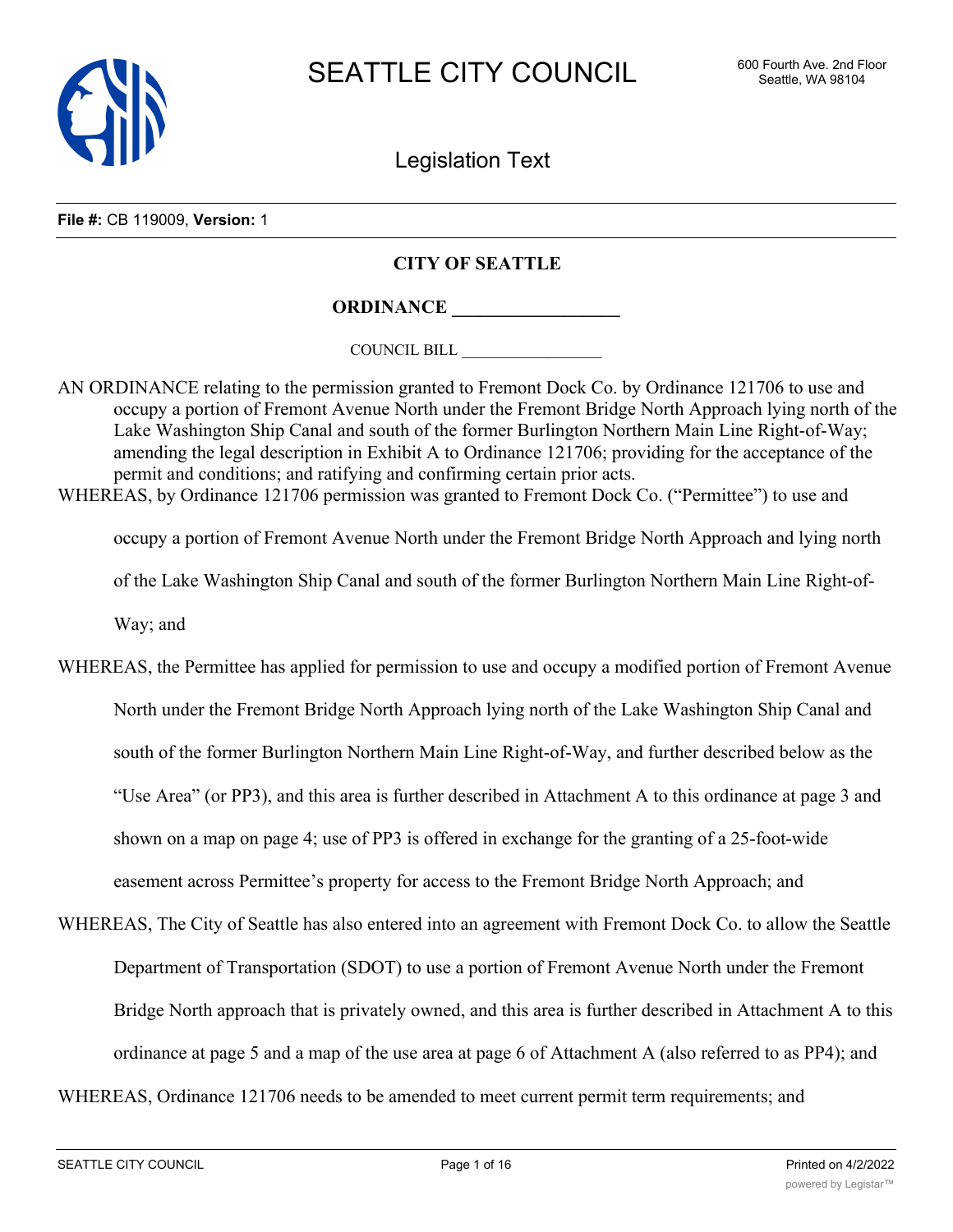- WHEREAS, on February 11, 2016, the Seattle City Council passed Ordinance 124986 granting permission to the Permittee to occupy the public right-of-way, and the Permittee was required to submit to a covenant agreement and certification of insurance; and
- WHEREAS, the Permittee failed to file with the Director of Transportation their letter of acceptance of the terms of the permit conferred by Ordinance 124986, and the permission must be deemed lapsed and forfeited under the terms of Section 5 of Ordinance 124986; and
- WHEREAS, the adoption of this ordinance is the culmination of the approval process for the Use Area to legally occupy a portion of the public right-of-way; NOW, THEREFORE,

# **BE IT ORDAINED BY THE CITY OF SEATTLE AS FOLLOWS:**

Section 1. Sections 1, 2, 3, 4, 5, 6, 7, 8, 9, 10, 11, 12, and 13 of Ordinance 121706 are amended as follows:

Section 1. **Permission.** Subject to the terms and conditions of this ordinance, The City of Seattle ("City") grants permission ((is hereby granted)) (also referred to in this ordinance as a permit) to the Fremont Dock Co., and its successors and assigns  $((, (Permitted)))$  as approved by the Director of the Seattle Department of Transportation ("Director") according to Section 12 of this ordinance (the party named above and each such approved successor and assign are referred to as "Permittee"), to use and occupy a portion of Fremont Avenue North under the Fremont Bridge North Approach ((and)) lying (( between the northerly margin)) north of the Lake Washington Ship Canal and ((the southerly boundary )) south of the former Burlington Northern Main Line Right-of-Way and described in ((Exhibit)) Attachment A to this ordinance at page 3 ("PP3") (the "Use Area"),  $((.)$  adjacent in whole or in part to the property legally described as:

That certain parcel of land situated in the City of Seattle, County of King, State of Washington, within the Southeast Quarter of Section 18, Township 25 North Range 4 East, W.M., that portion of Fremont Avenue North under the bridge approach for the Fremont Avenue Bridge, described as follows:

Commencing at the centerline intersection of Fremont Avenue North and North 34th Street;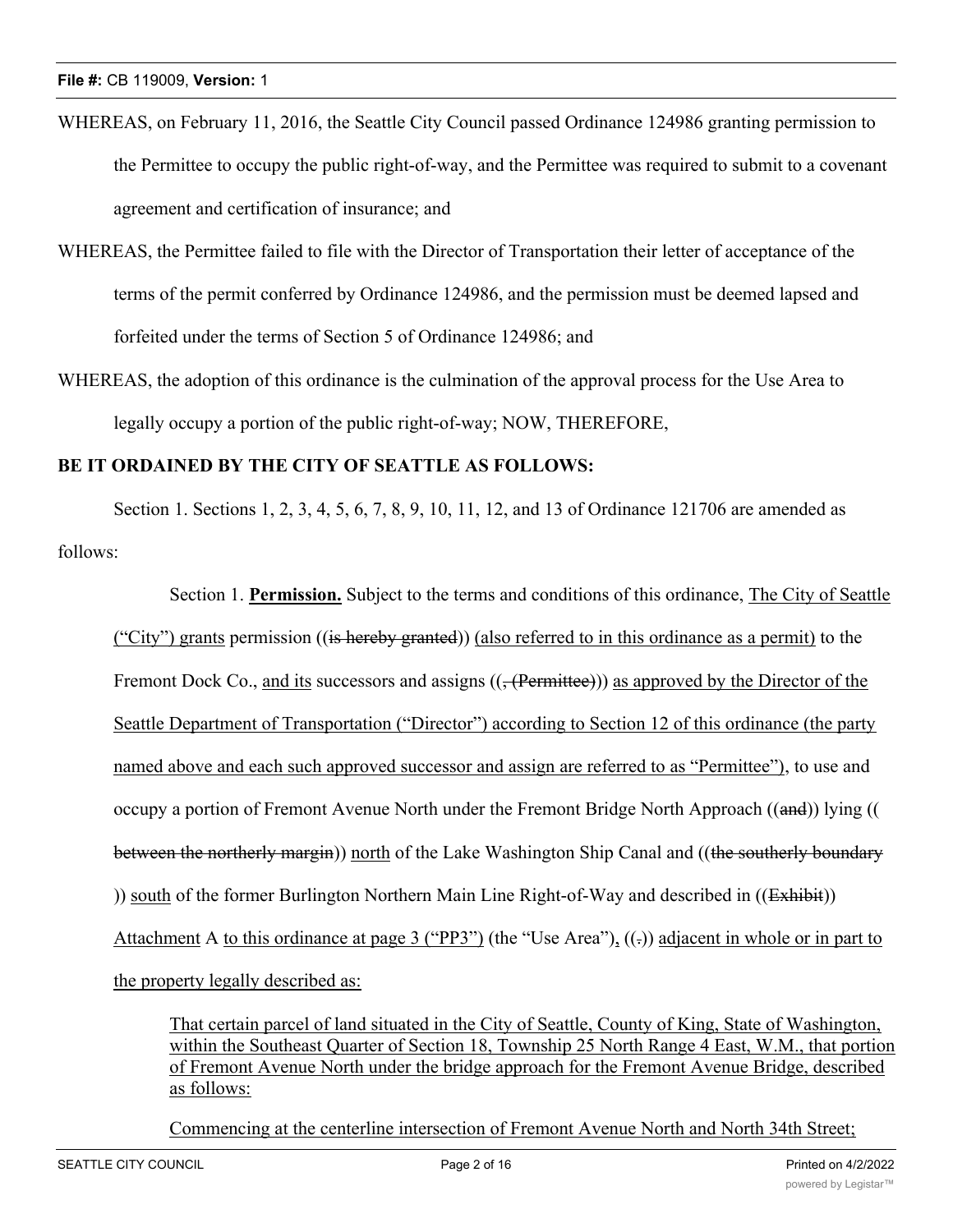#### **File #:** CB 119009, **Version:** 1

thence along the centerline of said North 34th Street, North 77°29'54" West 39.73 feet to the northerly projection of the westerly right-of-way line of said Fremont Avenue North;

Thence along said northerly projection, South 00°09'34" West 122.71 feet to the intersection with the northwesterly projection of the northwesterly line of Block 84 of Denny & Hoyt's Supplemental Plat to the City of Seattle according to the plat thereof recorded in Volume 3 of Plats, Page 3, records of said county and the True Point of Beginning;

Thence along said westerly right-of-way line, South 00°09'34" West 241.66 feet to the westerly projection of an existing chain link fence

Thence along said westerly projection and along said existing chain link fence, South 89°39'02" East 80.00 feet to the easterly right-of-way line of said Fremont Avenue North;

Thence along said easterly right-of-way line, North 00°09'34" East 224.40 feet to said northwesterly projection of the northwesterly line of Block 84;

Thence along said northwesterly projection, North 77°29'04" West 81.90 feet to the True Point of Beginning.

Section 2. **Term.** The permission ((herein)) granted to Permittee ((shall be)) is for a term of ten  $((10))$  years  $((, \text{commencing at the completion of the French Bridge Approaches Project as$ determined by the Director of Transportation (Director) (the "Commencement Date"))) starting on February 25, 2008, and ((terminating)) ending at 11:59 p.m. on the last day of the tenth year. ((from the Commencement Date. The Permittee shall have the option to extend this Permit for two (2) additional ten (10) year terms.)) Upon written application (( $\Theta$ f)) made by the Permittee at least ((thirty (30))) 180 days before expiration of the ((then applicable)) term, the Director ((shall)) or the City Council may renew the permit ((for a successive ten  $(10)$  year term)) twice, each time for a successive ten-year term, subject to the right of the City to require the removal of the Use Area or to revise by ordinance any of the terms and conditions of the permission granted by this ordinance. The total term of the permission, ((as originally granted and thus extended)) including renewals, shall not exceed ((thirty  $(30)$ )) 30 years. ((subject to the right of the City of Seattle (City) by ordinance or otherwise to revise any of the terms and conditions contained herein at the time of renewal. Permittee shall have the option not to extend this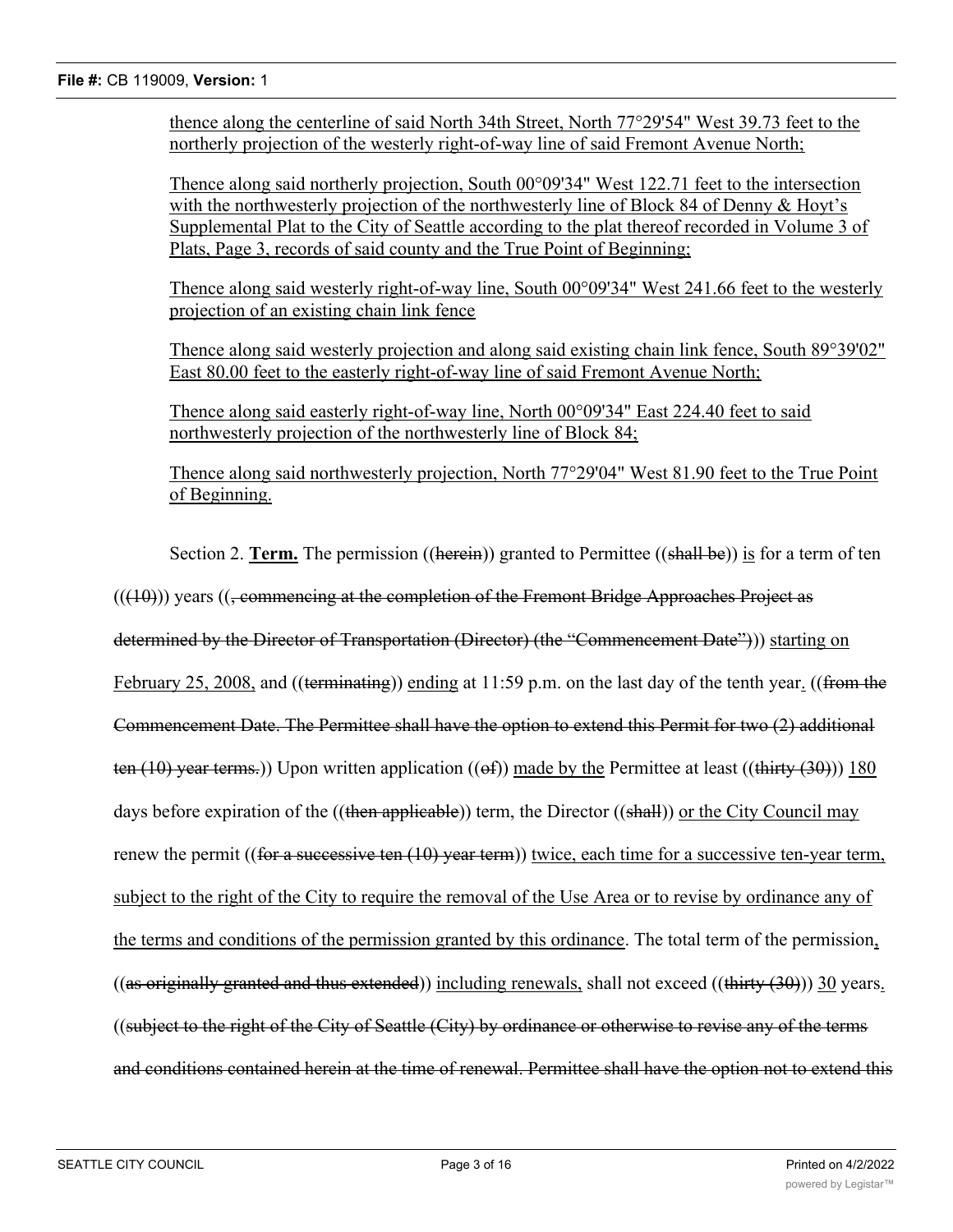Permit by not filing a new acceptance.)) The Permittee shall submit any application for a new permission no later than 180 days prior to the expiration of the then-existing term.

Section 3. **Protection of utilities.** The permission granted is ((hereby)) subject to the Permittee bearing the expense of any protection, support, or relocation of existing utilities deemed necessary by the (( $\overrightarrow{(\text{swner})}$ ) owners of the (( $\overrightarrow{utility}$ )) utilities, and the Permittee being responsible for any damage to the utilities due to  $((a<sub>ny</sub> of Permittee's))$  the construction, repair, reconstruction,  $((or))$  maintenance (( activities related to its use and occupancy) operation, or removal of the Use Area and for any consequential damages that may result from any damage to utilities or interruption in service caused by any of the foregoing. ((And such protection, support, relocation, repair, reconstruction and maintenance shall be done at Permittee's sole cost and expense with the Permittee being responsible at Permittee's sole cost and expense for any subsequent damage to the utilities due to any of the Permittee's construction, repair, reconstruction or maintenance activities related to its use and occupancy.))

Section 4. **Removal for public use or for cause.** The permission granted ((hereby)) is subject to  $((the primary and secondary))$  use of the street right-of-way or other public place (collectively, "public place") by the City and the public ((of the Fremont Avenue North street right-of-way)) for travel, ((and )) utility purposes, and other public uses or benefits.  $((the))$  The City expressly reserves the right  $((upon)$ thirty (30) days written notice)) to deny renewal, or terminate the permission at any time prior to expiration of the initial term or any renewal term, and require the Permittee to remove ((Permittee's use and occupancy)) the Use Area, or any part thereof or installation on the public place, at the Permittee's sole cost and expense in the event that:

(a) The City Council determines by ordinance that the space ((used and)) occupied by the (( Permittee)) Use Area is necessary for any ((primary or secondary)) public use or benefit  $((\tau))$  or that (( Permittee's use and occupancy)) the Use Area interferes with any ((primary or secondary)) public use or benefit (((a City determination that the space is necessary for a primary or secondary public use or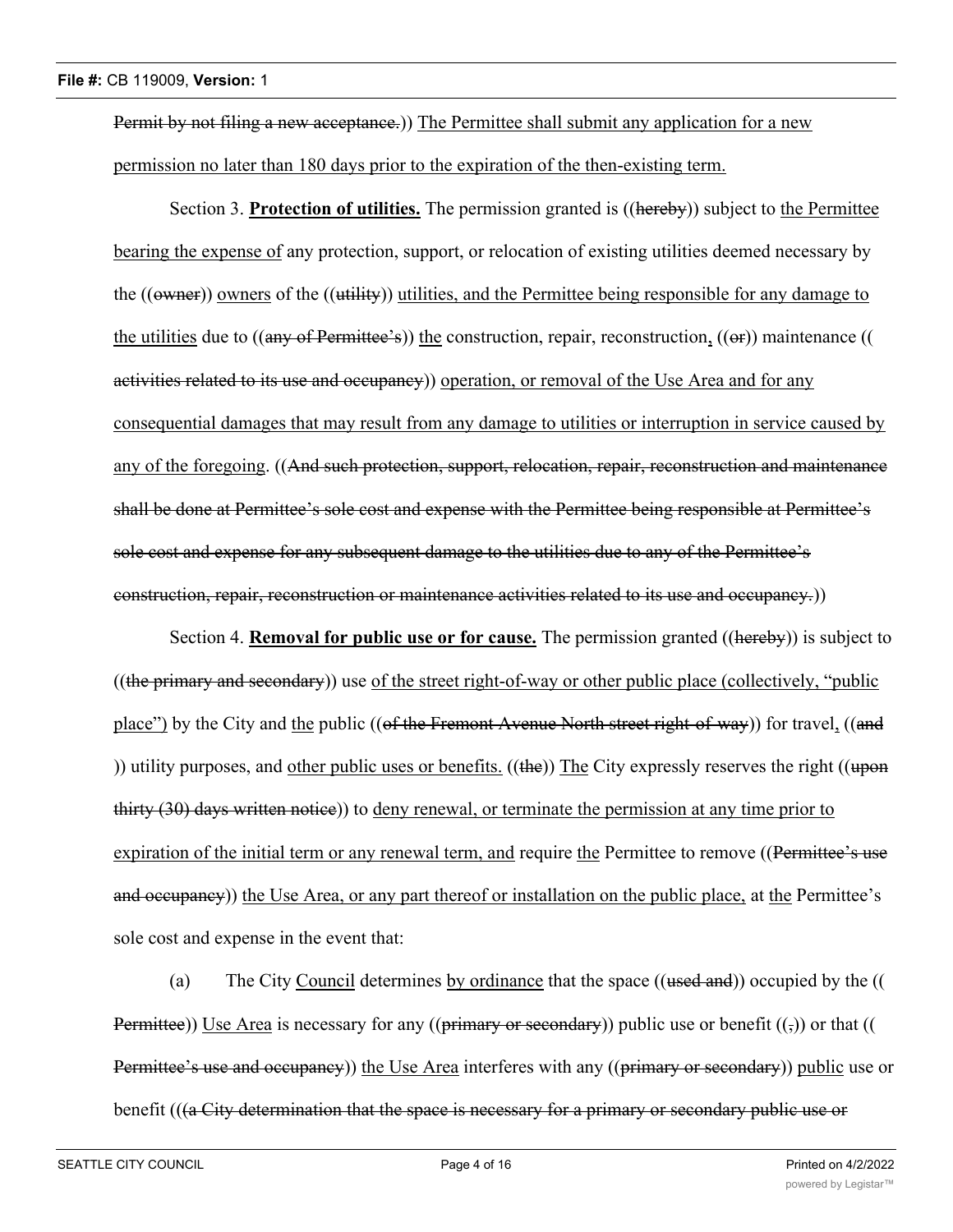benefit shall be conclusive or final))); or

### (b) The City determines that use of the Use Area has been abandoned; or

 $((\forall \theta))$  (c) The City determines that any term or condition of this ordinance has been violated, and ((such)) the violation has not been corrected by the Permittee by the compliance date after a written ((notice of the violation has been issued by the City and Permittee has had thirty (30) days to cure such alleged noncompliance)) request by the City to correct the violation (unless a notice to correct is not required due to an immediate threat to the health or safety of the public).

A City Council determination that the space is needed for, or the Use Area interferes with, a public use or benefit is conclusive and final without any right of the Permittee to resort to the courts to adjudicate the matter.

Section 5. **Permittee's obligation to remove and restore.** ((In the event that)) If the permission ((hereby)) granted ((extends to its termination in thirty  $(30)$  years,)) is not renewed at the expiration of a term, or if the permission expires without an application for a new permission being granted, or if the City ((orders removal of Permittee's use and occupancy pursuant to the terms of this ordinance)) terminates the permission, then within ((ninety  $(90)$ )) 90 days after ((such)) the expiration (( $\epsilon$ )) or termination ((or order of removal, or prior to the date stated in the "Order to Remove," as the case may be)) of the permission, or prior to any earlier date stated in an ordinance or order requiring removal of the Use Area, the Permittee shall, at its own expense, remove ((its use and occupancy and shall place all portions of the space under the Fremont Bridge North Approach that may have been disturbed for any part of Permittee's use and occupation,)) the Use Area and all of the Permittee's equipment and property from the public place and replace and restore all portions of the public place that may have been disturbed for any part of the Use Area in as good condition for public use as ((it was)) existed prior to (( the use,)) construction of the Use Area and in at least as good condition in all respects as the abutting portions ((thereof. Whereupon, the Director shall promptly issue a certificate discharging the Permittee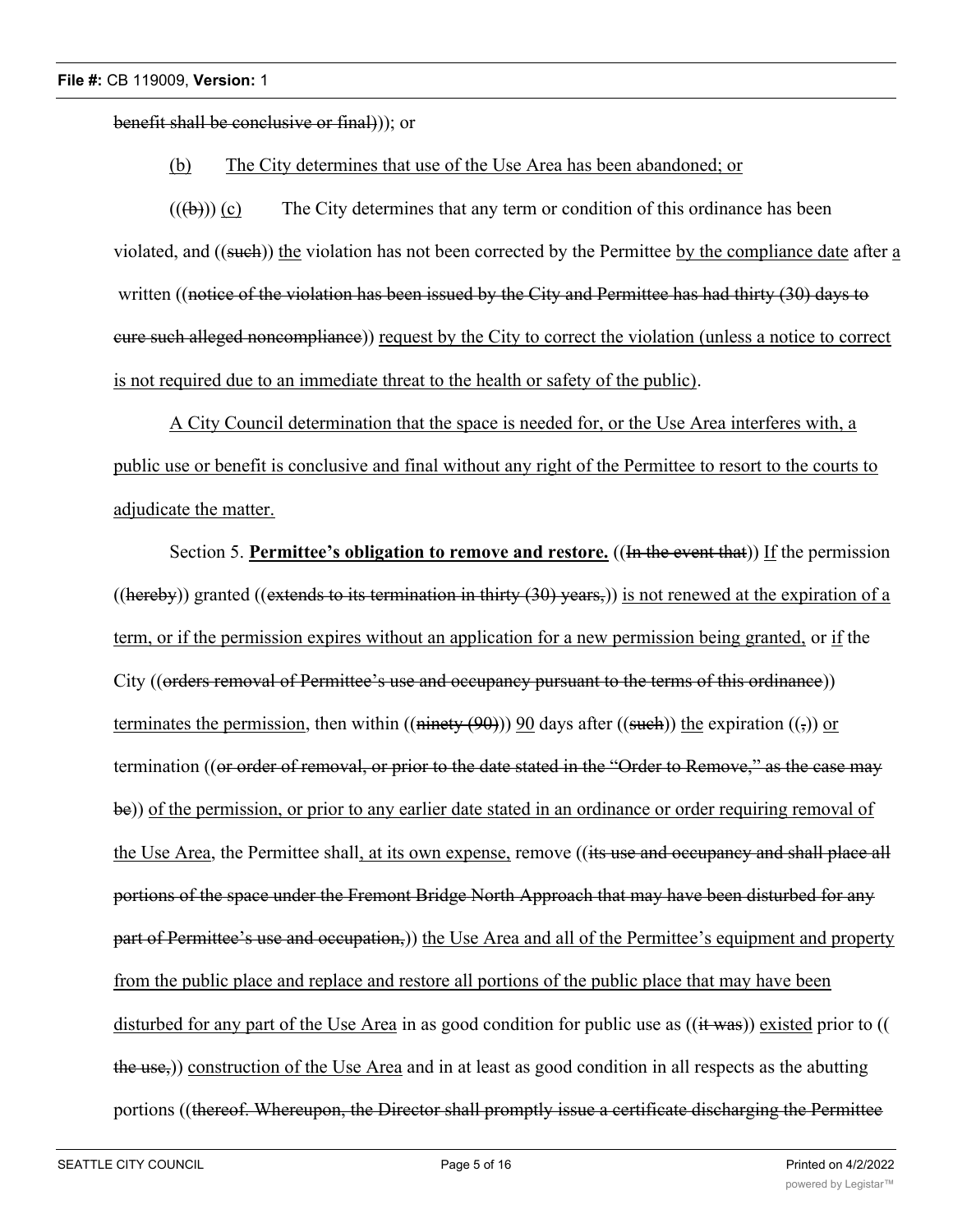from responsibility under this ordinance for occurrences after the date of such discharge and such issuance shall not be unreasonably withheld, conditioned or delayed)) of the public place as required by SDOT right-of-way restoration standards.

Failure to remove the Use Area as required by this section is a violation of Chapter 15.90 of the Seattle Municipal Code (SMC) or successor provision; however, applicability of Chapter 15.90 does not eliminate any remedies available to the City under this ordinance or any other authority. If the Permittee does not timely fulfill its obligations under this section, the City may in its sole discretion remove the Use Area and restore the public place at the Permittee's expense, and collect such expense in any manner provided by law.

Upon the Permittee's completion of removal and restoration in accordance with this section, or upon the City's completion of the removal and restoration and the Permittee's payment to the City for the City's removal and restoration costs, the Director shall then issue a certification that the Permittee has fulfilled its removal and restoration obligations under this ordinance. Upon prior notice to the Permittee and entry of written findings that it is in the public interest, the Director may, in the Director's sole discretion, conditionally or absolutely excuse the Permittee from compliance with all or any of the Permittee's obligations under this section.

Section 6. **Repair or reconstruction.** The Use Area shall remain the exclusive responsibility of the Permittee and the Permittee shall maintain the Use Area in good and safe condition for the protection of the public. The Permittee shall not ((commence its use and occupancy of)) reconstruct or repair the Use Area except in strict accordance with plans and specifications approved by the Director. ((Permittee shall submit its plans and specifications to the Director and the Director shall review such plans in a timely manner.)) The Director may, in ((his/her)) the Director's judgment, ((may)) order (( reconstruction, relocation, readjustment or repair of)) the Use Area reconstructed or repaired at the Permittee's (( $\overrightarrow{own}$ )) cost and expense because of: the deterioration or unsafe condition (( $\overrightarrow{s}$ , grade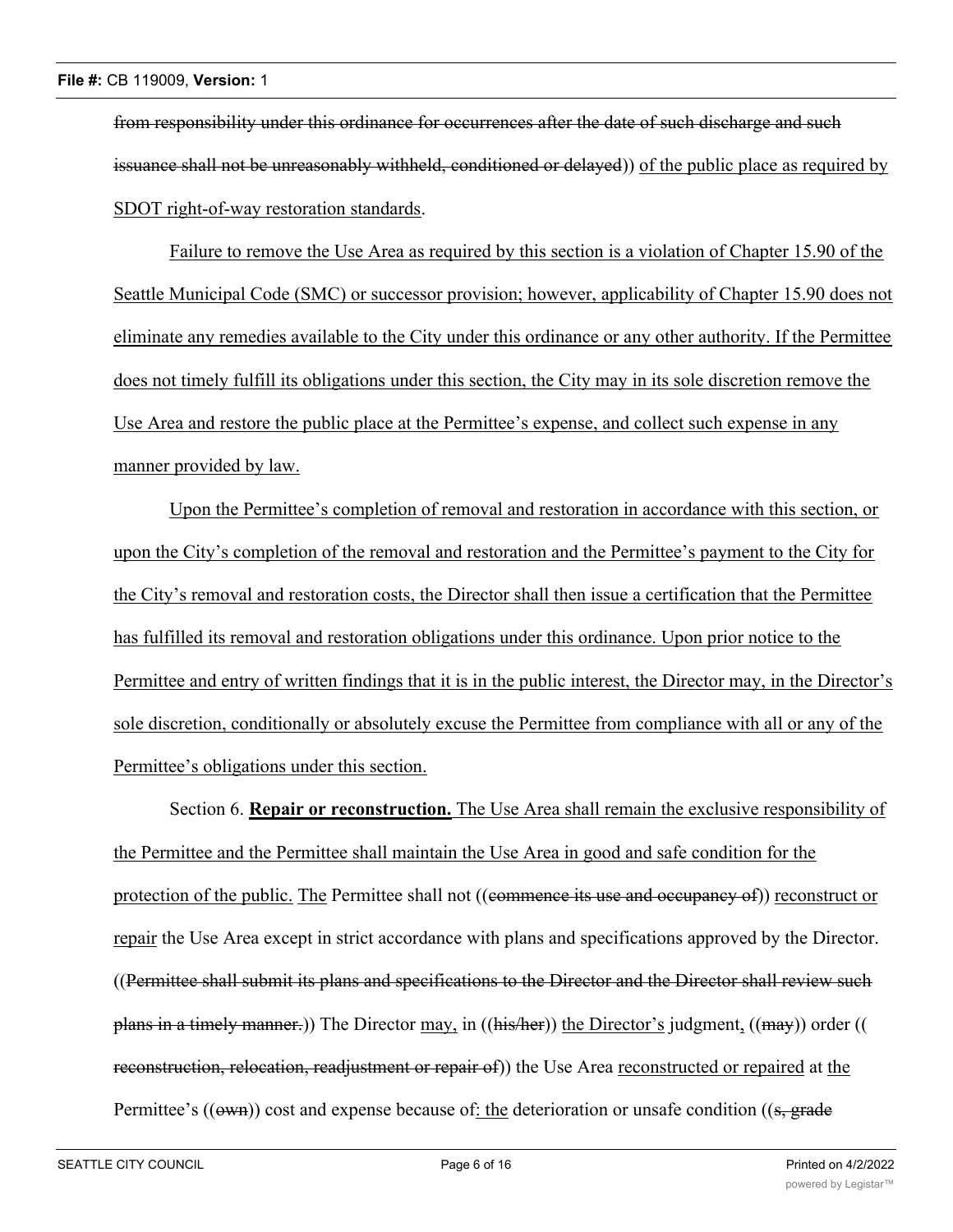separations, or)) of the Use Area; the installation, construction, reconstruction, maintenance, operation, or repair of any ((and all)) municipally-owned public utilities;  $(\cdot, \cdot)$  or for any other cause. (( $\cdot$  resulting from the Permittee's use and occupation of the Use Area.))

Section 7. **Failure to correct unsafe condition.** After written notice to the Permittee  $(\frac{1}{2})$  and failure of the Permittee to correct an unsafe  $((or risk *prone*))$  condition within the time stated in  $((such)$ ) the notice, the Director may order the Use Area be closed or removed at the Permittee's expense if the Director deems that  $((ii))$  the Use Area has become unsafe or creates a risk of injury to the public.  $((In a)$ situation in which)) If there is an immediate threat to the health or safety of the public,  $((\text{written})$  a notice to correct is not required. ((, and the Director may summarily close the Use Area. In the event any such closure is the result of conditions or events beyond the control of the Permittee, then the current term of the permit shall be extended by the same number of days that the Use Area is closed.))

Section 8. **Continuing obligations.** Notwithstanding ((the)) termination or expiration of the permission granted, ((herein,)) or closure or removal of ((Permittee's use and occupancy)) the Use Area, the Permittee shall remain bound by all of its obligations under this ordinance until  $((\div\mathbf{f})$  the Use Area is cleared and restored in a manner and to a condition satisfactory to the Director; and (ii))) the Director ((certifies that Permittee has discharged its obligations herein, and such certification shall not be unreasonably withheld, conditioned or delayed)) has issued a certification that the Permittee has fulfilled its removal and restoration obligations under Section 5 of this ordinance. Notwithstanding the issuance of that certification, the Permittee shall continue to be bound by the obligations in Section 9 of this ordinance and shall remain liable for any unpaid fees assessed under Sections 13A and 13B of this ordinance.

Section 9. **Release, hold harmless, indemnification, and duty to defend.** ((The Use area shall remain the exclusive responsibility of Permittee.)) The Permittee, by ((acceptance of)) accepting the terms of this ordinance, ((and the permission hereby granted,)) releases the City, its officials, officers,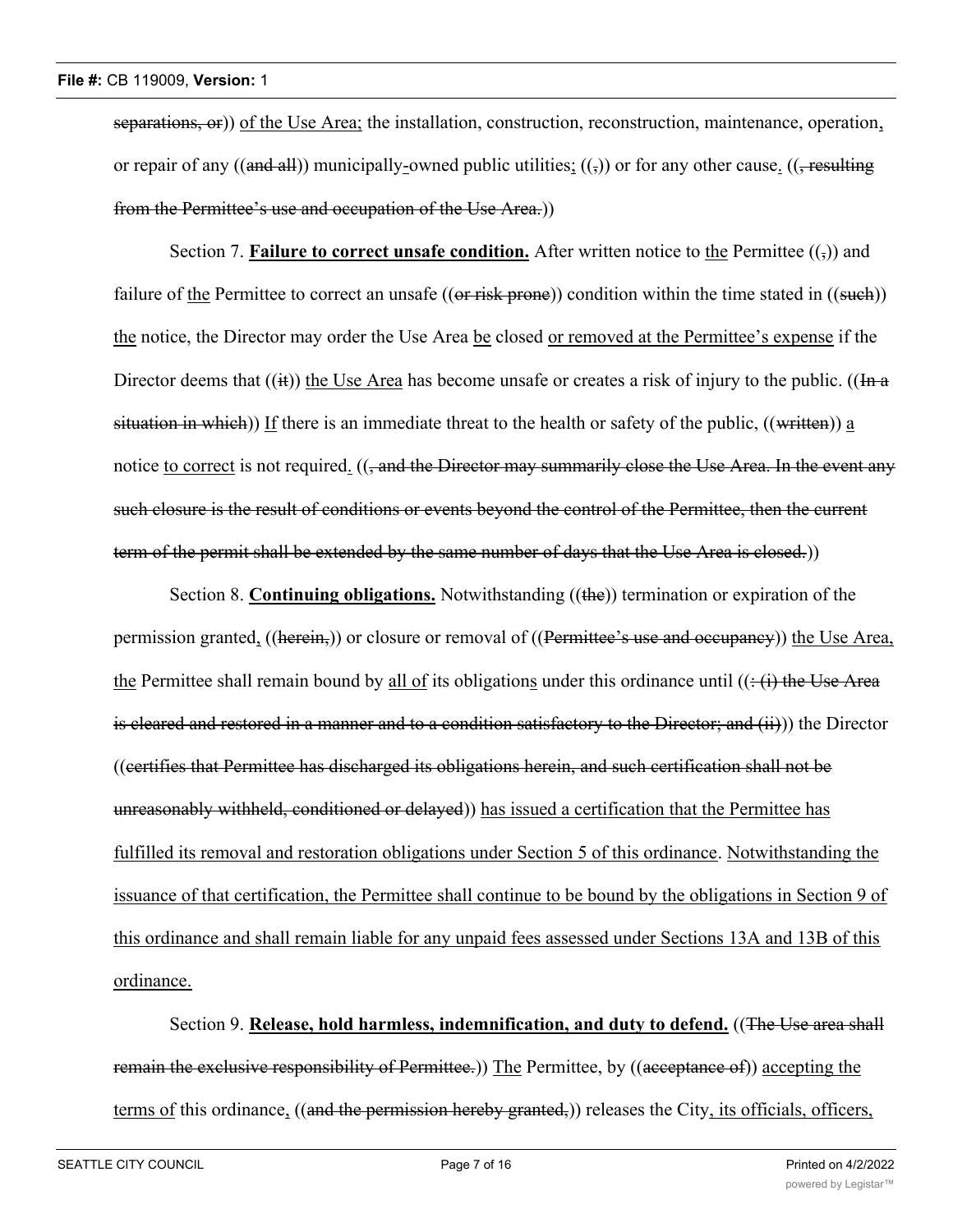employees, and agents from any and all claims, actions, suits, liability, loss, costs, expense, attorneys' fees, or damages of every kind and description arising out of or by reason of the Use Area or this ordinance, including but not limited to claims resulting from injury, damage, or loss to the Permittee or the Permittee's property. ((and does covenant and agree for itself, its successors and assigns, with the City, to at all times protect and save))

The Permittee agrees to at all times defend, indemnify, and hold harmless ((The)) the City, its officials, officers, employees, and agents from and against all claims, actions, suits, liability, loss, costs, expense, ((or damages of every kind and description, including reasonable attorney)) attorneys' fees, (( and necessary litigation expenses incurred by the City) or damages of every kind and description,  $((f))$ excepting only ((such)) damages that may result from the sole negligence of the City (())) which may accrue to, be asserted by, or be suffered by any person or  $((\rho_{\text{ersons and/or}}))$  property  $((\rho_{\text{r}+})\text{performs})$ including, without limitation, damage, death, or injury to ((Permittee, its)) members of the public or to the Permittee's officers, agents, employees, contractors, invitees, tenants, ((and)) tenants' invitees, licensees, or its successors and assigns, arising out of or by reason of:

(a) ((Permittee's use and occupation)) the existence, condition, construction, reconstruction, modification, maintenance, operation, use, or removal of the Use Area  $((,))$  or any portion thereof, or (( by reason of anything that has been done, or may at any time be done)) the use, occupation, or restoration of the public place or any portion thereof by the Permittee ((, its successors or assigns,)) or any other person or entity;

(b) anything that has been done or may at any time be done by the Permittee by reason of this ordinance; ((, or by reason of Permittee, its successors and assigns,)) or

(c) the Permittee failing or refusing to strictly comply with ((each and)) every provision of this ordinance;

#### or arising out of or by reason of the Use Area or this ordinance in any other way.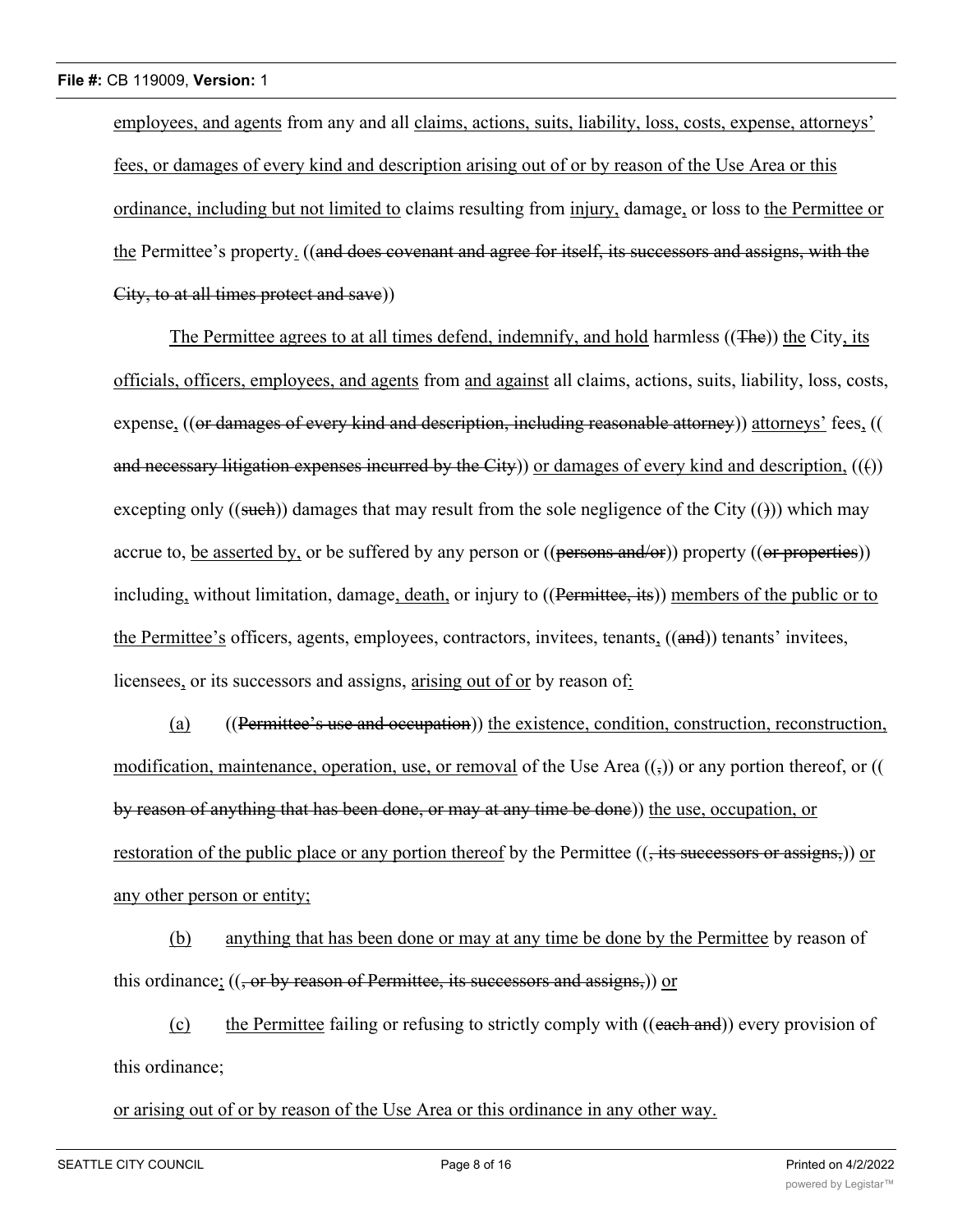$((and if))$  If any  $((such))$  suit, action, or claim of the nature described above  $((be))$  is filed, instituted, or begun against the City, ((then)) the Permittee ((, its successors and assigns,)) shall ((,)) upon ((written)) notice ((thereof)) from the City  $((\tau))$  defend the City, with counsel acceptable to the City, at ((its)) the sole cost and expense of the Permittee, and ((in case)) if a judgment ((shall be)) is rendered against the City in any suit or action, the Permittee  $((, its successors and assigns))$  shall fully satisfy ((said)) the judgment within ((ninety  $(90)$ )) 90 days after ((such)) the action or suit ((shall have)) has been finally determined, if determined adversely to the City. ((Provided that if)) If it is determined by a court of competent jurisdiction that Revised Code of Washington (RCW) 4.24.115 applies to this ordinance, then in the event claims or damages are caused by or result from the concurrent negligence of  $((\div(a)))$  the City, its agents, contractors, or employees; and  $((\div(b)))$  the Permittee, its agents, contractors, or employees, ((or its successors or assigns,)) this indemnity provision shall be valid and enforceable only to the extent of the negligence of the Permittee or the Permittee's agents, contractors, or employees. ((or its successors and assigns.

Permittee specifically and expressly agrees to waive Permittee's and Permittee's successors' and assigns' immunity under industrial insurance, Title 51 of the Revised Code of Washington, to the extent necessary to provide the City with a full and complete indemnity from claims made by employees of Permittee or Permittee's successors and assigns. Permittee, on behalf of Permittee and Permittee's successors and assigns, specifically and expressly agrees that such waiver of immunity was mutually negotiated by the parties.))

Section 10A. **Insurance.** For as long as the Permittee ((, its successors and assigns, shall)) exercises any permission granted by this ordinance and until ((Permittee's use and occupancy is entirely removed and discontinued and Permittee discharged by order of)) the Director has issued a certification that the Permittee has fulfilled its removal and restoration obligations ((as provided in)) under Section 5 of this ordinance, the Permittee shall (((unless the City and Permittee mutually agree that insurance is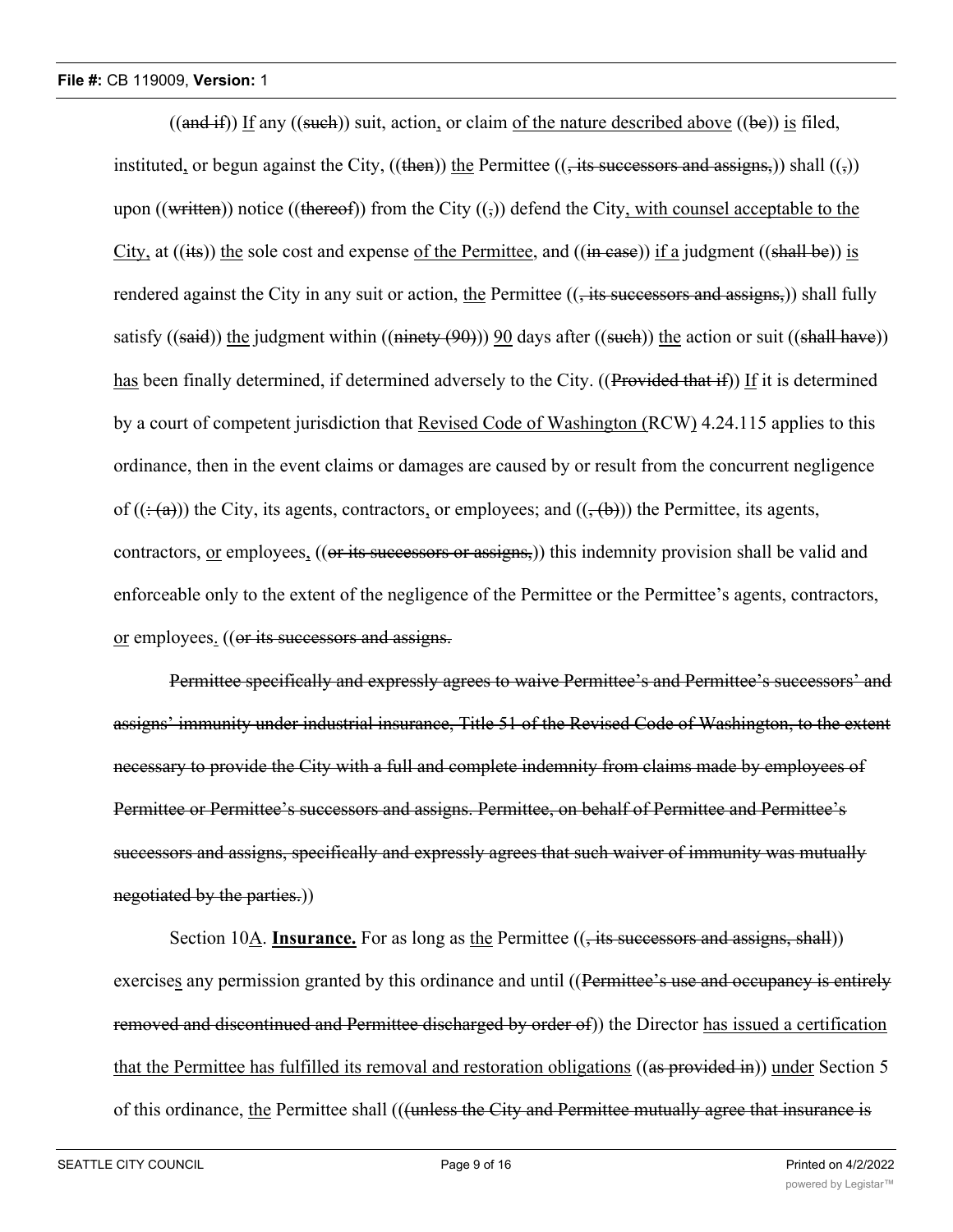unavailable at a reasonable cost))) obtain and maintain in full force and effect, at its own cost and expense, insurance ((policies which protect)) and/or self-insurance that protects the Permittee and the City from any and all claims and risks of  $((a\bar{m}y))$  loss from perils  $((\bar{w}\bar{h}\bar{e}\bar{h}))$  that can be insured against under commercial general liability (CGL) insurance ((contracts and fire insurance policies, including any extended coverage endorsements thereto which are customarily available from time to time for)) policies in conjunction with:

(a) construction, reconstruction, modification, operation, maintenance, use,  $((\Theta F))$  existence, ((of Permittee's use and occupancy permitted by this ordinance and of any and all portions of the Use Area)) or removal of the Use Area or any portion thereof, as well as restoration of any disturbed areas of the public place in connection with removal of the Use Area;

(b) the Permittee's activity upon or the use or occupation of the  $((Use Area, as well as))$ public place described in Section 1 of this ordinance; and

(c)  $((any and all))$  claims and risks in  $((conjunction))$  connection with  $((and activity))$ activities performed by the Permittee by virtue of the permission granted by this ordinance.

Minimum insurance requirements ((shall be for a commercial general liability insurance policy of a form, and placed with insurers, acceptable to the City)) are CGL insurance written on an occurrence form at least as broad as the Insurance Services Office (ISO) CG 00 01. The City requires insurance coverage to be placed with an insurer admitted and licensed to conduct business in Washington State or with a surplus lines carrier pursuant to RCW Chapter 48.15. If coverage is placed with any other insurer or is partially or wholly self-insured, such insurer(s) or self-insurance is subject to approval by the City's Risk Manager.

Minimum limits of liability shall be \$2,000,000 ((each occurrence combined single limit bodily injury and property damage and)) per Occurrence; \$4,000,000 ((annual aggregate)) General Aggregate; \$4,000,000 Products/Completed Operations Aggregate, including Premises Operation;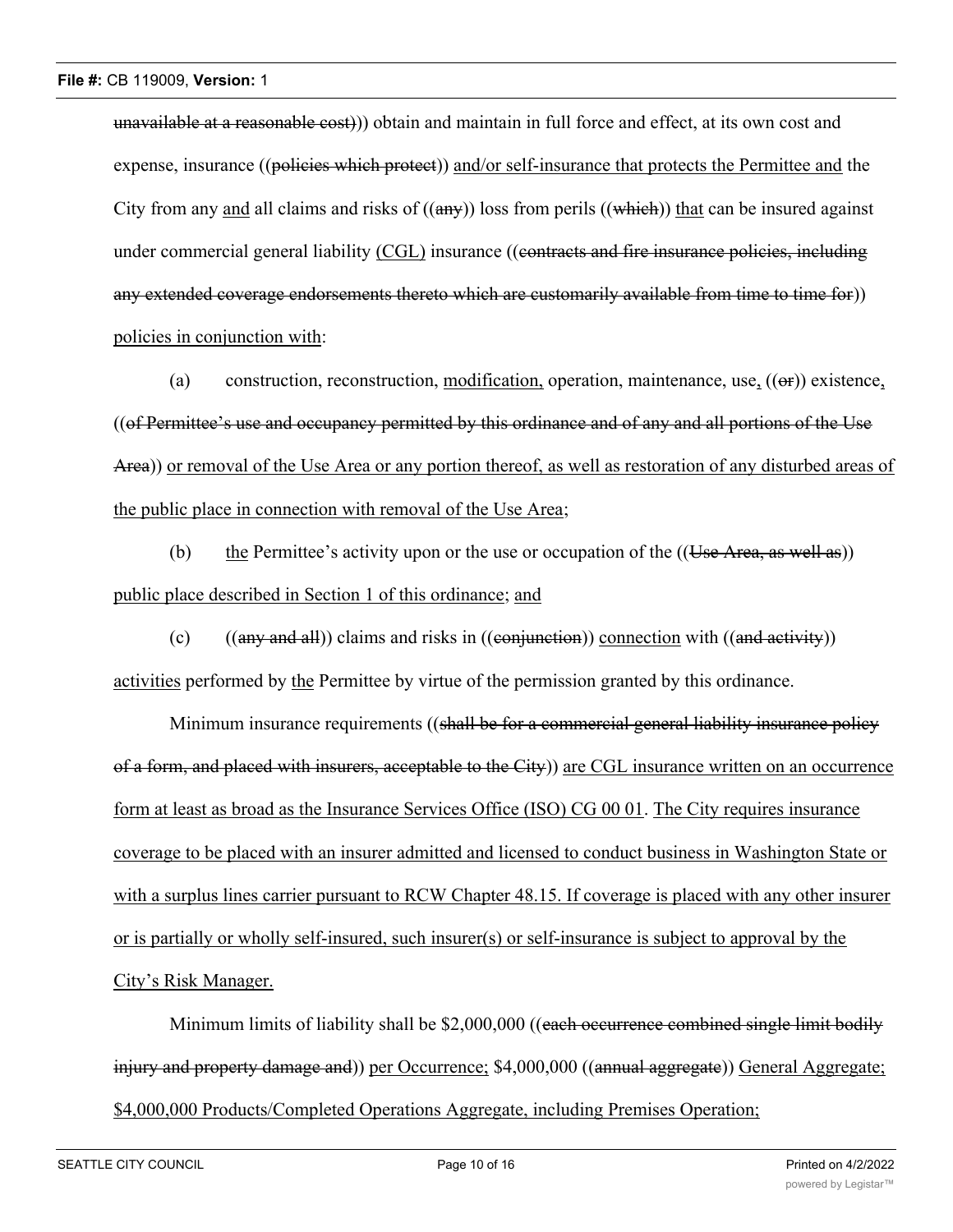Personal/Advertising Injury; Contractual Liability. Coverage shall ((specifically apply to the Use Area under the Fremont Bridge North Approach exposure. The policy shall) include ((the)) "The City of Seattle, its ((elected and appointed)) officers, officials, employees, and agents" as additional insureds (( either by designated additional insured endorsement or by blanket additional insured policy wording, either of which shall expressly provide such additional insured status for the City in its role of governmental permitting)) for primary and non-contributory limits of liability subject to a Separation of Insureds clause. ((Coverage shall be on a primary basis and not contributory with any insurance or selfinsurance that the City may maintain. Evidence of current coverage shall be maintained on file with the City's Risk Manager in the form of a copy of certification of property and liability insurance coverage, including an actual copy of the designated additional insured endorsement to the commercial general liability insurance policy or of the blanket additional insured wording forming a part thereof. Whenever in the judgment of the City's Risk Manager, the coverage's or limits of such insurance filed pursuant to the provisions hereof shall be deemed insufficient to fully protect the City, Permittee shall, upon written demand by the Risk Manager, furnish additional insurance in such amount as may be specified by the Risk Manager.))

Within 60 days after the effective date of this ordinance, the Permittee shall provide to the City, or cause to be provided, certification of insurance coverage including an actual copy of the blanket or designated additional insured policy provision per the ISO CG 20 12 endorsement or equivalent. The insurance coverage certification shall be delivered or sent to the Director or to the Seattle Department of Transportation (SDOT) at an address as the Director may specify in writing from time to time. The Permittee shall provide a certified complete copy of the insurance policy to the City promptly upon request.

If the Permittee is self-insured, a letter of certification from the Corporate Risk Manager may be submitted in lieu of the insurance coverage certification required by this ordinance, if approved in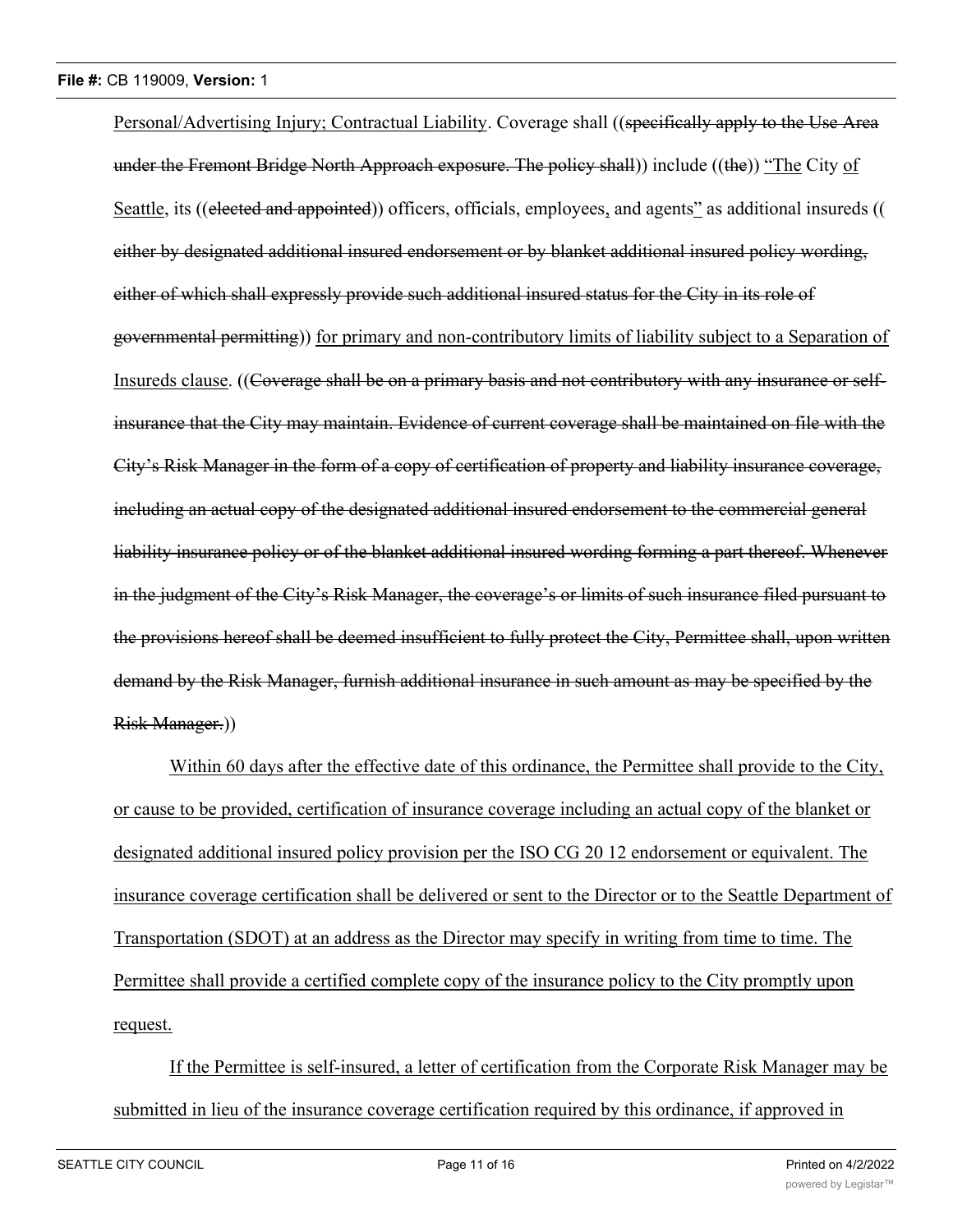writing by the City's Risk Manager. The letter of certification must provide all information required by the City's Risk Manager and document, to the satisfaction of the City's Risk Manager, that selfinsurance equivalent to the insurance requirements of this ordinance is in force. After a self-insurance certification is approved, the City may from time to time subsequently require updated or additional information. The approved self-insured Permittee must provide 30 days' prior notice of any cancellation or material adverse financial condition of its self-insurance program. The City may at any time revoke approval of self-insurance and require the Permittee to obtain and maintain insurance as specified in this ordinance.

In the event that the Permittee assigns or transfers the permission granted by this ordinance, the Permittee shall maintain in effect the insurance required under this section until the Director has approved the assignment or transfer pursuant to Section 12 of this ordinance.

Section 10B. **Adjustment of insurance requirements.** The Director may adjust minimum liability insurance levels during the term of this permission. If the Director determines that an adjustment is necessary to fully protect the interests of the City, the Director shall notify the Permittee of the new requirements in writing. The Permittee shall, within 60 days of the date of the notice, provide proof of the adjusted insurance levels to the Director.

Section 11. **Contractor insurance.** The Permittee shall contractually require that any and all of its contractors ((and subcontractors at all tiers that)) performing ((construction)) work on ((the Use Area )) any premises as contemplated by this permit  $(\frac{1}{2})$  name  $((\frac{1}{2})$  "The City of Seattle, its officers, officials, employees, and agents" as ((an)) additional insureds ((on all policies of commercial general liability insurance for such project(s), and)) for primary and non-contributory limits of liability on all CGL, Automobile and Pollution liability insurance and/or self-insurance. The Permittee shall also include in all contract documents  $((for such projects(s)))$  with its contractors a third-party beneficiary provision extending to the City construction indemnities and warranties granted to the Permittee. ((to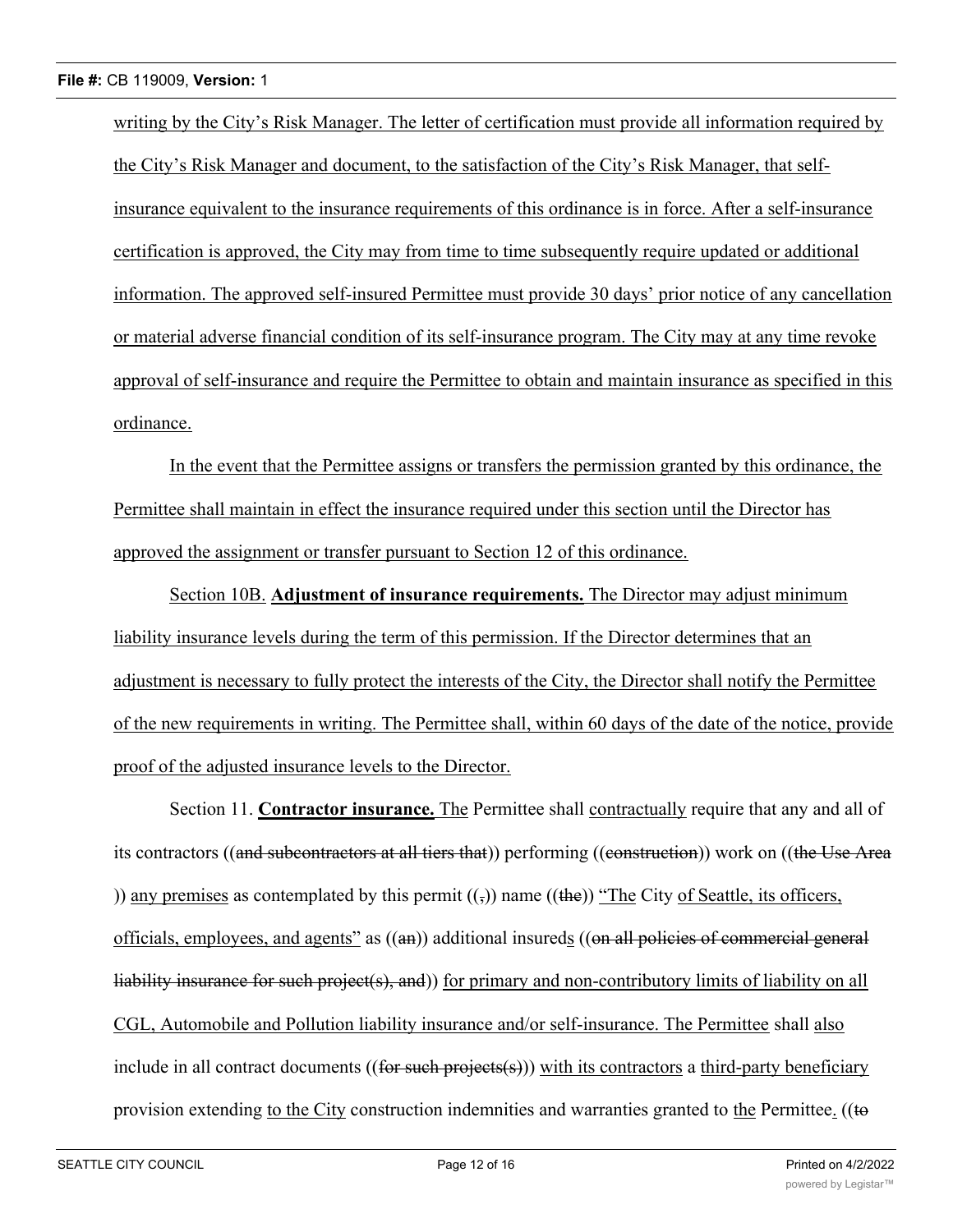the City as well.))

Section 12. **Consent for and conditions of assignment or transfer.** ((Permittee, its successors and assigns shall not assign or transfer any privileges conferred)) The permission granted by this ordinance shall not be assignable or transferable by operation of law; nor shall the Permittee transfer, assign, mortgage, pledge, or encumber the same without the Director's consent, ((of the City)) which (( consent)) the Director shall not  $((be))$  unreasonably  $((with held, conditioned or delayed))$  refuse.  $((If$ permission is granted, the assignee or transferee shall be bound)) The Director may approve assignment or transfer of the permission granted by this ordinance to a successor entity only if the successor or assignee has accepted in writing all of the terms and conditions of ((this ordinance and Fremont Dock Co. shall be released therefrom)) the permission granted by this ordinance; has provided, at the time of the acceptance, the bond and certification of insurance coverage required under this ordinance; and has paid any fees due under Sections 13A and 13B of this ordinance. ((This consent requirement does not apply to any lessees or sublessees of Fremont Dock Co.)) Upon the Director's approval of an assignment or transfer, the rights and obligations conferred on the Permittee by this ordinance shall be conferred on the successors and assigns. Any person or entity seeking approval for an assignment or transfer of the permission granted by this ordinance shall provide the Director with a description of the current and anticipated use of the Use Area.

Section 13A. **Inspection fees.** The Permittee (( $\frac{1}{1}$  its successors and assigns,)) shall, as provided by SMC Chapter 15.76 or successor provision, pay  $((\text{te}))$  the City ((reasonable costs)) the amounts charged by the City to inspect the Use Area during construction, reconstruction, repair, annual safety inspections, and at other times deemed necessary by the City. An inspection or approval of the Use Area by the City shall not be construed as a representation, warranty, or assurance to the Permittee or any other person as to ((ensure)) the safety, ((of the use and occupancy, under the direction of the Director, as provided by Seattle Municipal Code Chapter 15.76)) soundness, or condition of the Use Area. Any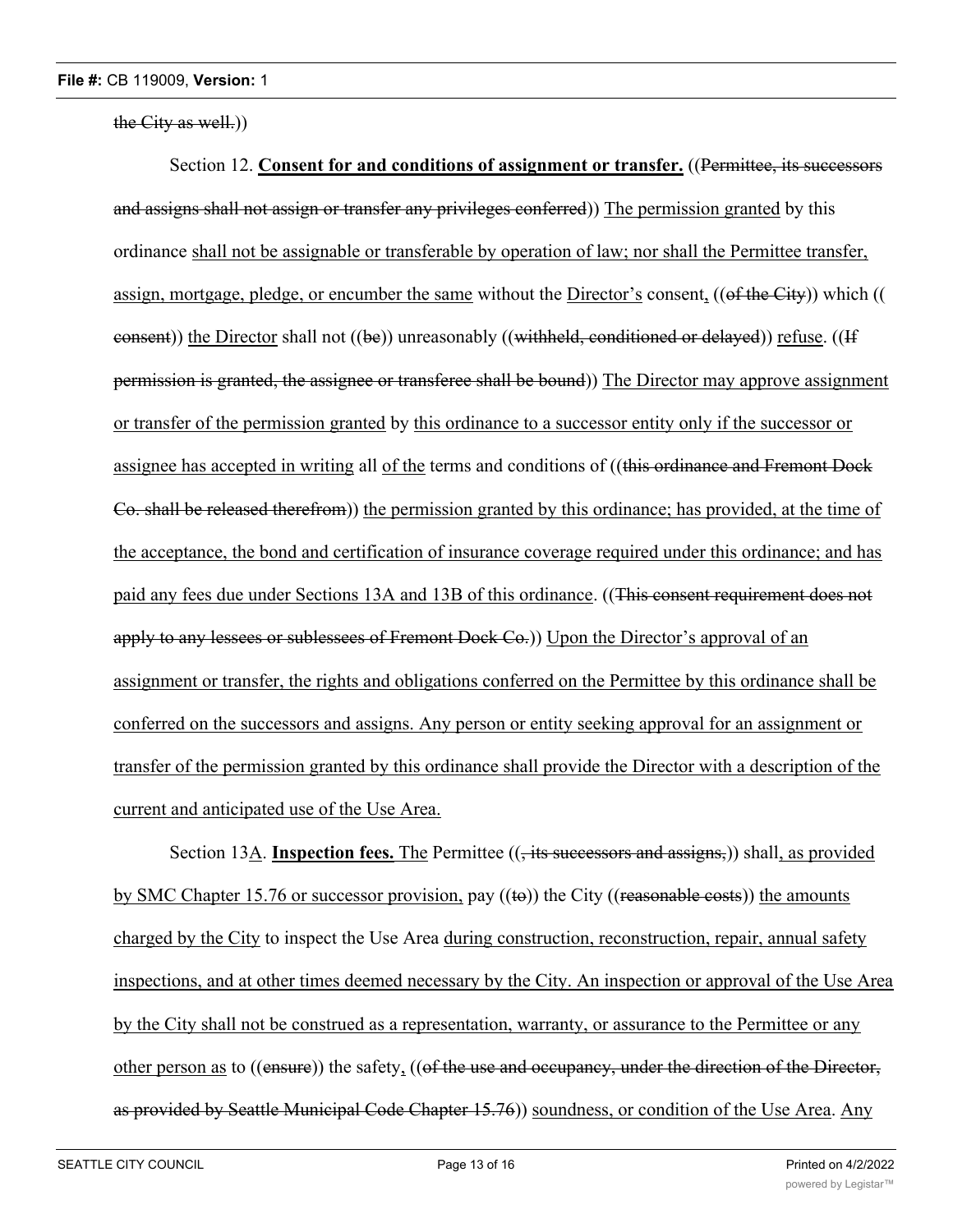failure by the City to require correction of any defect or condition shall not in any way limit the responsibility or liability of the Permittee.

Section 13B. Annual Fee. In consideration for a non-exclusive 25-foot-wide easement across the Permittee's property, as recorded under King County Record No. 2005307001886, an annual fee for the Use Fee will not be assessed. If the easement is ever rescinded or revoked by the Permittee, an annual fee according to the Street Use Permit Fee Schedule term permit fee methodology shall be issued by the Director, and annually thereafter, for privileges granted by this ordinance.

Section 13C. **Obligations run with the Property.** The obligations and conditions imposed on the Permittee by and through this ordinance are covenants that run with the land and bind subsequent owners of the property adjacent to the Use Area and legally described in Section 1 of this ordinance (the "Property"), regardless of whether the Director has approved assignment or transfer of the permission granted herein to such subsequent owner(s). At the request of the Director, the Permittee shall provide to the Director a current title report showing the identity of all owner(s) of the Property and all encumbrances on the Property. The Permittee shall, within 60 days of the effective date of this ordinance, and prior to conveying any interest in the Property, deliver to the Director, upon a form to be supplied by the Director, a covenant agreement imposing the obligations and conditions set forth in this ordinance, signed and acknowledged by the Permittee and any other owner(s) of the Property and recorded with the King County Recorder's Office. The Director shall file the recorded covenant agreement with the City Clerk. The covenant agreement shall reference this ordinance by its ordinance number. At the request of the Director, the Permittee shall cause encumbrances on the Property to be subordinated to the covenant agreement.

Section 13D. **Compliance with other laws.** The Permittee shall construct, maintain, and operate the Use Area in compliance with all applicable federal, state, County, and City laws and regulations. Without limitation, in all matters pertaining to the Use Area, the Permittee shall comply with the City's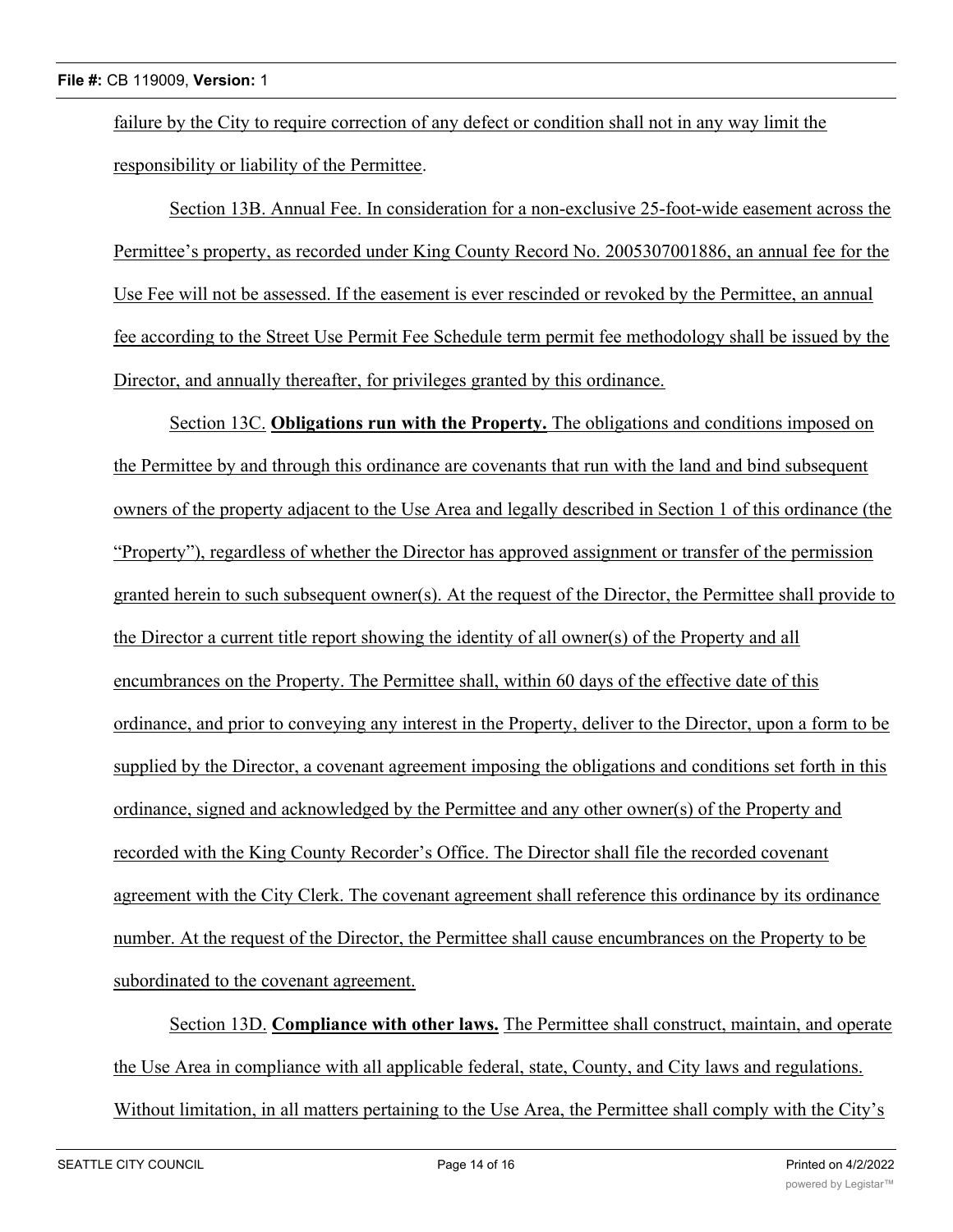laws prohibiting discrimination in employment and contracting including Seattle's Fair Employment Practices Ordinance, SMC Chapter 14.04, and Fair Contracting Practices Code, SMC Chapter 14.10 (or successor provisions).

\* \* \*

Section 2. Exhibit A to Ordinance 121706, legally describing the areas to be used by Fremont Dock Co., is amended as shown in Attachment A to this ordinance.

Section 3. **Section titles.** Section titles are for convenient reference only and do not modify or limit the text of a section.

Section 4. **Acceptance of terms and conditions.** The Permittee shall deliver to the Director its written signed acceptance of the terms of this ordinance within 60 days after the effective date of this ordinance. The Director shall file the written acceptance with the City Clerk. If no such acceptance is received within that 60 day period, the privileges conferred by this ordinance shall be deemed declined or abandoned and the permission granted deemed lapsed and forfeited and the Permittee shall, at its own expense, remove the Use Area and all of the Permittee's equipment and property and replace and restore all portions of the public place as provided in Section 5 of Ordinance 121706, and as further amended by this ordinance.

Section 5. **Ratify and confirm.** Any act taken by the City or the Permittee pursuant to the authority and in compliance with the conditions of this ordinance but prior to the effective date of the ordinance is ratified and confirmed.

Section 6. This ordinance shall take effect and be in force 30 days after its approval by the Mayor, but if not approved and returned by the Mayor within ten days after presentation, it shall take effect as provided by Seattle Municipal Code Section 1.04.020.

| Passed by the City Council the<br>day of                 | , 2017, and signed by |
|----------------------------------------------------------|-----------------------|
| me in open session in authentication of its passage this | 2017.<br>day of       |